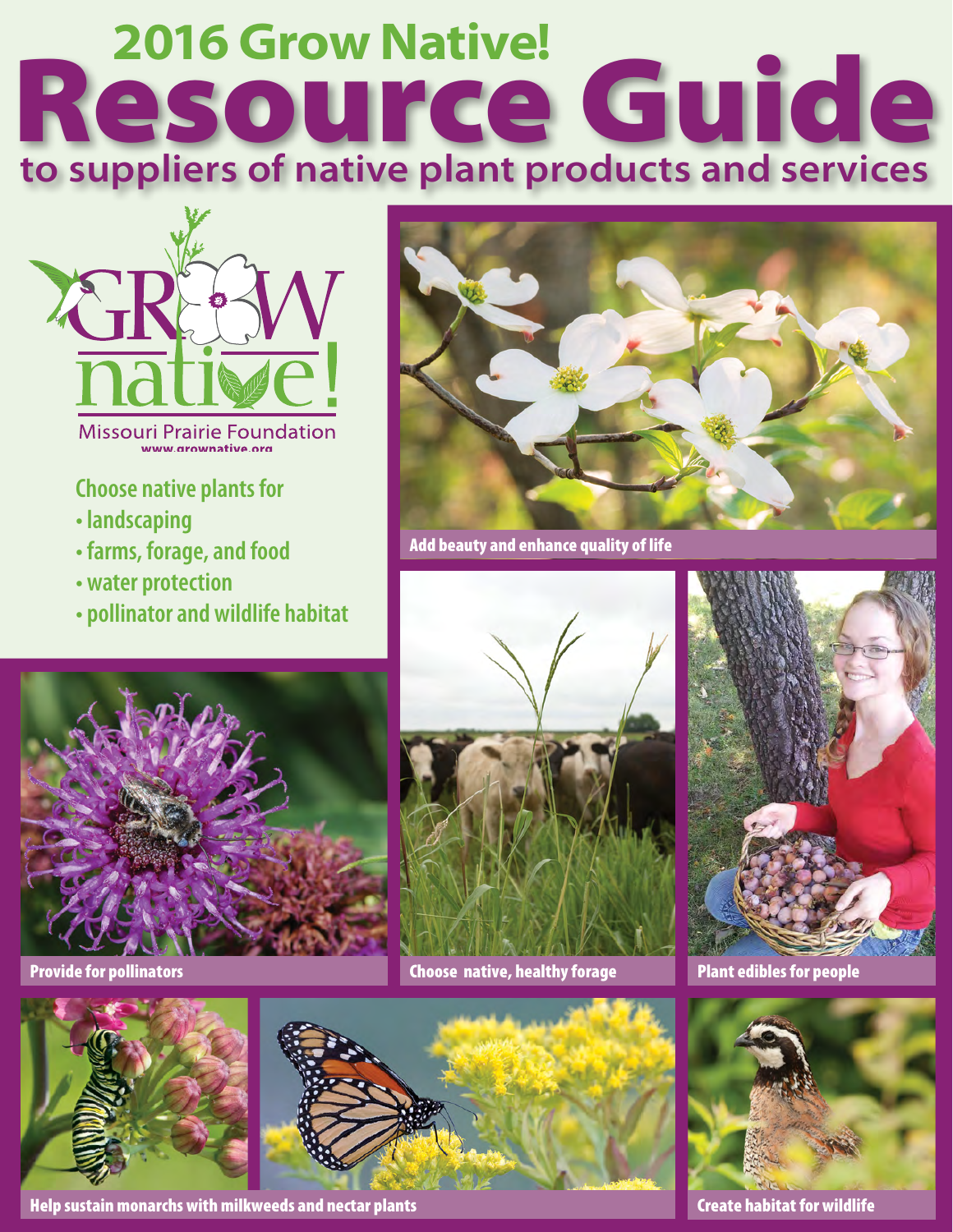## **Name of the Unite State of the Section 2008**<br> **Phone Phone Address**<br> **Address**<br> **Phone Email & Website**<br> **Address**<br> **Phone Email & Website** Visit www.grownative.org for details about the products and services of these suppliers.

|           | Forest Hanagement<br>Land Care & Lands Cope Services<br>Reatable Products & Services<br>Institutional Suprovisor<br>Lamdscape Designers<br>Shrubs & Trees |                        |           |           |  |           |  |  |  |           |           |           |                                                      | <i><b>Grow Nativel Members</b></i><br><b>Suppliers of Native Plant Products &amp; Services</b><br>Visit WWW.grownative.org for details about the<br>products and services of these suppliers.<br><b>Primary Business</b><br>● Retail<br>● Wholesale<br><b>O</b> Mail Order |              |                                                             |  |
|-----------|-----------------------------------------------------------------------------------------------------------------------------------------------------------|------------------------|-----------|-----------|--|-----------|--|--|--|-----------|-----------|-----------|------------------------------------------------------|----------------------------------------------------------------------------------------------------------------------------------------------------------------------------------------------------------------------------------------------------------------------------|--------------|-------------------------------------------------------------|--|
| Seeds     | Plugs                                                                                                                                                     | Plants                 |           |           |  |           |  |  |  |           |           |           |                                                      | <b>Address</b>                                                                                                                                                                                                                                                             | Phone        | <b>Email &amp; Website</b>                                  |  |
|           |                                                                                                                                                           |                        |           |           |  |           |  |  |  |           |           |           | Adam Woodruff &<br><b>Associates</b>                 | P.O. Box 16863<br>Clayton, MO 63105                                                                                                                                                                                                                                        | 314-225-7119 | principal@adamwoodruff.com,<br>adamwoodruff.com             |  |
|           |                                                                                                                                                           |                        |           |           |  |           |  |  |  |           |           |           | <b>Adams Conservation</b><br><b>Services</b>         | 3080 State Rt. H<br>Fayette, MO 65248                                                                                                                                                                                                                                      | 660-248-3034 | AdamsOrganicAcres@gmail.com                                 |  |
|           |                                                                                                                                                           |                        |           |           |  |           |  |  |  |           |           |           | <b>ASP Enterprises</b>                               | 5301 E. 59th St.<br>Kansas City, MO 64110                                                                                                                                                                                                                                  | 800-519-2304 | jwarren@aspent.com,<br>aspent.com                           |  |
|           |                                                                                                                                                           |                        |           | O         |  | $\bullet$ |  |  |  | $\bullet$ |           |           | <b>Barker Horticultural</b><br>Services, LLC         | 29800 Pike 235<br>Clarksville, MO 63336                                                                                                                                                                                                                                    | 636-373-1174 | barkerplants@sbcglobal.net                                  |  |
|           |                                                                                                                                                           |                        |           |           |  | P.        |  |  |  |           |           | $\bullet$ | <b>BIA-Professional Services</b>                     | 8773 Del Vista Dr.<br>Crestwood, MO 63126                                                                                                                                                                                                                                  | 314-843-1299 | johnbell.asla@att.net                                       |  |
|           |                                                                                                                                                           |                        |           |           |  |           |  |  |  |           |           |           | Blue Valley Laboratories,<br>Inc.                    | 814 E. 16th St.<br>Kansas City, MO 64108                                                                                                                                                                                                                                   | 816-471-4719 | brentkramer@bluevalleylabs.<br>com, bluevalleylabs.com      |  |
|           |                                                                                                                                                           | 0                      |           |           |  |           |  |  |  |           |           |           | Bohn's Farm & Greenhouses                            | 1656 Pleasant Ridge Rd.<br>Maryville, IL 62062                                                                                                                                                                                                                             | 618-345-8796 | garyb@bohnsfarm.com,<br>bohnsfarm.com                       |  |
|           |                                                                                                                                                           | $\ddot{\bullet}$       |           |           |  |           |  |  |  |           |           |           | Bohn's Farm & Greenhouses-<br>St. Louis Sales Office | 1328 Forest Ave.<br>Kirkwood, MO 63122                                                                                                                                                                                                                                     | 314-966-0253 | billr@rupehort.com,<br>bohnsfarm.com                        |  |
| $\bullet$ |                                                                                                                                                           |                        |           |           |  |           |  |  |  |           |           |           | <b>Bowood Farms</b>                                  | 4605 Olive St.<br>St. Louis, MO 63108                                                                                                                                                                                                                                      | 314-454-6868 | bowoodfarms.com                                             |  |
|           |                                                                                                                                                           |                        |           | 총         |  |           |  |  |  |           |           |           | <b>Brown Bear Landscaping</b>                        | 2658 Black Cherry Dr.<br>O'Fallon, MO 63368                                                                                                                                                                                                                                | 636-233-1895 | rich@brownbearlandscaping.com,<br>brownbearlandscaping.com  |  |
|           |                                                                                                                                                           |                        |           |           |  |           |  |  |  |           | $\bullet$ |           | City of Springfield<br><b>Environment Services</b>   | 290 East Central<br>Springfield, MO 65802                                                                                                                                                                                                                                  | 417-864-2005 | blucks@springfieldmo.gov,<br>springfield.gov/sustainability |  |
|           | ŏ                                                                                                                                                         | $\bullet$              | $\bullet$ |           |  |           |  |  |  |           |           |           | Critical Site Products, Inc.                         | 16245 S. 71 Hwy.<br>Belton, MO 64012                                                                                                                                                                                                                                       | 816-331-9738 | probertson@critsite.com,<br>critsite.com                    |  |
|           |                                                                                                                                                           |                        |           |           |  |           |  |  |  |           |           |           | DeLong Landscape<br>Architecture, LLC                | 7620 W. Bruno Ave.<br>St. Louis, MO 63117                                                                                                                                                                                                                                  | 314-346-4856 | delong.la@gmail.com                                         |  |
|           |                                                                                                                                                           |                        |           |           |  |           |  |  |  |           |           |           | DJM Ecological Services,<br>Inc.                     | 2205 Ebert Ln.<br>Wentzville, MO 63385                                                                                                                                                                                                                                     | 314-478-2388 | ccunningham@djmecological.<br>com, djmecological.com        |  |
| $\bullet$ |                                                                                                                                                           |                        |           |           |  |           |  |  |  |           |           |           | Eckert's, Inc.                                       | 951 S. Green Mt. Rd.<br>Belleville, IL 62220                                                                                                                                                                                                                               | 618-310-1950 | Angie.Eckert@eckerts.com,<br>eckerts.com                    |  |
|           |                                                                                                                                                           |                        |           |           |  |           |  |  |  |           |           |           | Effinger Garden Center                               | 720 South 11th St.<br>Belleville, IL 62220                                                                                                                                                                                                                                 | 618-234-4600 | effinger@effingergarden.com,<br>effingergarden.com          |  |
|           |                                                                                                                                                           |                        |           | $\bullet$ |  | 卷         |  |  |  |           |           |           | Flower and Garden Design                             | 3860 Adams<br>Jamestown, MO 65046                                                                                                                                                                                                                                          | 573-690-1828 | flwgrdsn@gmail.com                                          |  |
|           |                                                                                                                                                           | $\bullet$<br>$\bullet$ |           |           |  |           |  |  |  |           |           |           | <b>Forrest Keeling Nursery</b>                       | 88 Forrest Keeling Ln.<br>Elsberry, MO 63343                                                                                                                                                                                                                               | 800-356-2401 | info@fknursery.com,<br>fknursery.com                        |  |
|           |                                                                                                                                                           |                        |           |           |  |           |  |  |  |           |           |           | Forum Studio                                         | 2199 Innerbelt Business<br>Center Dr.<br>St. Louis, MO 63114                                                                                                                                                                                                               | 314-595-6341 | maranzanam@forumstudio.com,<br>forumstudio.com              |  |
|           |                                                                                                                                                           | $\bullet$              |           |           |  |           |  |  |  |           |           |           | Frisella Nursery                                     | 550 Hwy. F<br>Defiance, MO 63341                                                                                                                                                                                                                                           | 636-798-2555 | info@frisellanursery.com,<br>frisellanursery.com            |  |
|           |                                                                                                                                                           |                        |           | $\bullet$ |  | $\bullet$ |  |  |  |           |           |           | Full Features Nursery &<br>Landscape Center          | 13518 N. Hwy. 169<br>Smithville, MO 64089                                                                                                                                                                                                                                  | 816-532-4101 | jackiem@fullfeatures.com,<br>fullfeatures.com               |  |
| $\bullet$ |                                                                                                                                                           |                        |           |           |  | $\bullet$ |  |  |  |           |           |           | <b>Garden Heights Nursery</b>                        | 1605 S. Big Bend<br>Richmond Heights, MO<br>63117                                                                                                                                                                                                                          | 314-645-7333 | gardenheights@sbcglobal.net,<br>gardenheights.com           |  |
|           |                                                                                                                                                           |                        |           |           |  | Р.        |  |  |  |           |           |           | <b>GardeNerd Consultations</b>                       | 102 W. Royal<br>Raymore, MO 64083                                                                                                                                                                                                                                          | 816-868-0449 | gardenerd@rocketmail.com,<br>diazfour@sbcglobal.net         |  |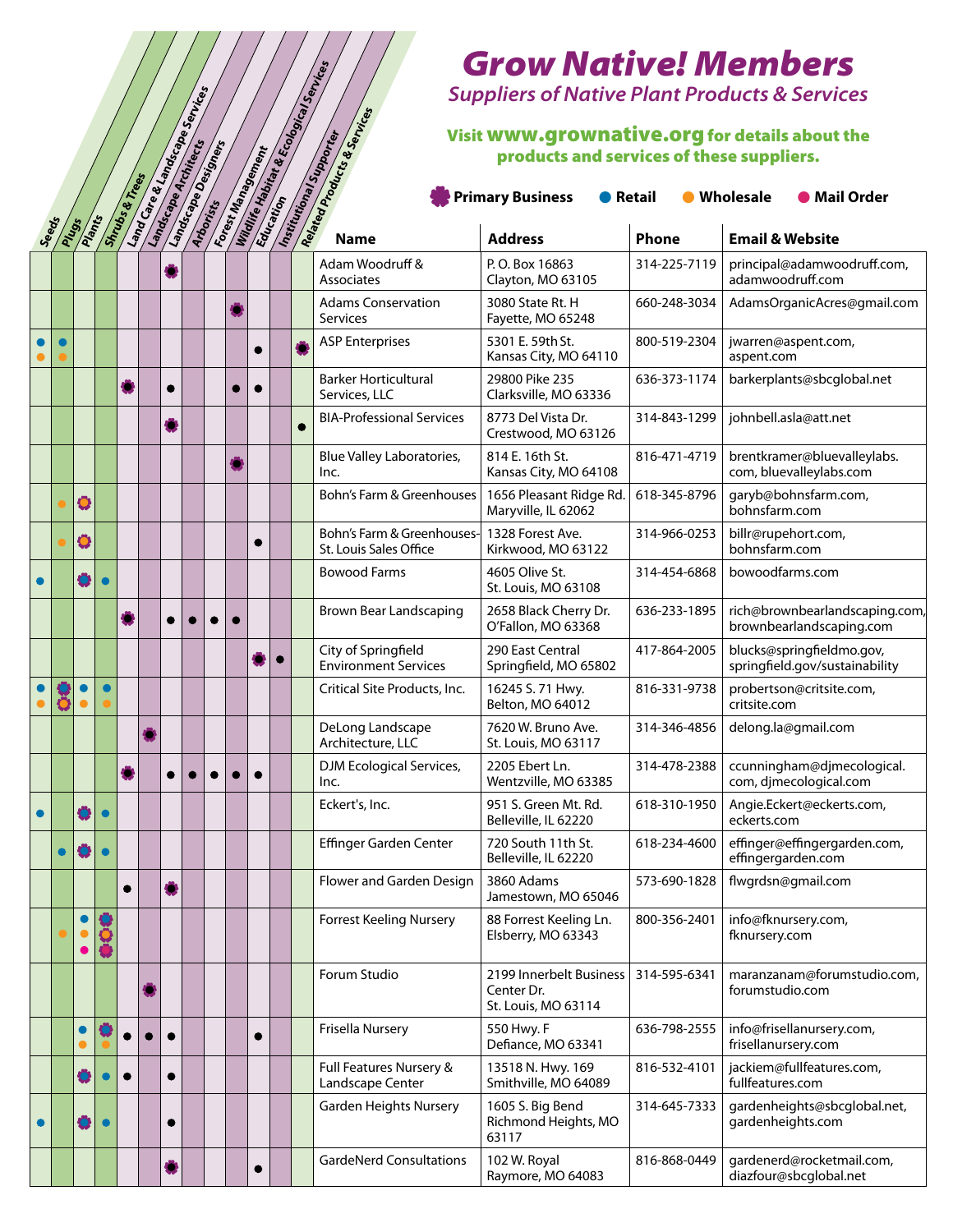#### Visit **www.grownative.org** for details about the products and services of these suppliers.

|           |       |        |                |                                |           |                     |                   |           |                                                             | Grow Nativel Memoers<br><b>Suppliers of Native Plant Products &amp; Services</b>            |              |                                                                                           |
|-----------|-------|--------|----------------|--------------------------------|-----------|---------------------|-------------------|-----------|-------------------------------------------------------------|---------------------------------------------------------------------------------------------|--------------|-------------------------------------------------------------------------------------------|
|           |       |        |                | Lamd Cape & Lamdscape Services |           |                     | Forest Management |           | Redited Products & Services                                 |                                                                                             |              |                                                                                           |
|           |       |        |                |                                |           | Lamdscape Designers |                   |           | Institutional Supporter                                     | Visit WWW.grownative.org for details about the<br>products and services of these suppliers. |              |                                                                                           |
|           |       |        |                |                                |           |                     |                   |           |                                                             |                                                                                             |              |                                                                                           |
|           |       |        | Shrubs & Trees |                                |           |                     |                   |           |                                                             | <b>Primary Business</b><br><b>•</b> Retail                                                  |              | ● Wholesale<br>● Mail Order                                                               |
| Seeds     | Plugs | Plants |                |                                |           |                     |                   |           |                                                             | <b>Address</b>                                                                              | <b>Phone</b> | <b>Email &amp; Website</b>                                                                |
|           |       |        | $\bullet$      |                                |           |                     |                   |           | Gardens To Go                                               | 4404 Rainbow Dr.<br>Jefferson City, MO 65109                                                | 573-353-2019 | bloominidiotcc@aol.com                                                                    |
|           |       |        |                |                                |           |                     |                   |           | Gaylena's Garden                                            | 1458 State Hwy. WW<br>Fulton, MO 65251                                                      | 573-694-3228 | gaylenasgarden@hughes.net                                                                 |
|           |       |        | p.             |                                | $\bullet$ |                     |                   |           | Glorious Gardens, Inc.                                      | 2433 Union Rd.<br>St. Louis, MO 63125                                                       | 314-968-5066 | rhonda@gloriousgardensinc.net,<br>gloriousgardensinc.net                                  |
|           |       |        |                |                                |           |                     |                   |           | <b>Grace Native Seed</b>                                    | 5790 Hwy. J<br>Albany, MO 64402                                                             | 660-726-5884 | gracejb@windstream.net                                                                    |
|           |       | 0      |                |                                |           |                     |                   |           | Green Gate Farms                                            | 1880 Schluersburg Rd.<br>Augusta, MO 63332                                                  | 636-798-2202 | wendyb@greengatefarms.com,<br>greengatefarms.com                                          |
|           |       |        | 叠              |                                | $\bullet$ |                     |                   |           | <b>Green Hand Landscape</b><br>Solutions                    | 6 W. 12th St.<br>Parkville, MO 64152                                                        | 816-679-9250 | greenhandlandscapes@gmail.<br>com, greenhandlandscapes.com                                |
|           |       |        |                |                                |           |                     |                   |           | Green Thumb Gardens /<br>Down to Earth Services             | 16010 E. 85th<br>Kansas City, MO 64139                                                      | 816-210-1288 | dtellc13@gmail.com, green<br>thumbgardensllc@gmail.com                                    |
|           |       |        | O              |                                |           |                     |                   |           | <b>Greener Gardens</b>                                      | 4012 Old Hwy. 179<br>Jefferson City, MO 65109                                               | 573-584-3333 | figgfarm@aol.com                                                                          |
|           |       |        |                |                                |           |                     | 6                 |           | Greenscape Gardens                                          | 2832 Barrett Station Rd.<br>Manchester, MO 63021                                            | 314-821-2440 | info@greenscapegardens.com,<br>greenscapegardens.com                                      |
|           |       |        |                |                                | 卷         |                     |                   |           | Gregg Larsen Landscaping,<br>Inc.                           | 864 S. Devonshite Dr.<br>Springfield, MO 65802                                              | 417-889-4285 | bjlucks@sbcglobal.net.com                                                                 |
|           |       | o<br>O | 卷              |                                | $\bullet$ |                     |                   |           | <b>Griesedieck Brothers</b><br>Landscape, Inc.              | 4588 Lyon School Rd.<br>Berger, MO 63014                                                    | 314-995-2698 | tjgriese@fidnet.com                                                                       |
| $\bullet$ |       |        | $\bullet$      |                                |           |                     |                   |           | Grimm's Gardens, LLC                                        | 2991 Goldfinch Rd.<br>Hiawatha, KS 66434                                                    | 785-459-2586 | info@grimmsgardens.com,<br>grimmsgardens.com                                              |
|           |       |        |                |                                |           |                     |                   |           | <b>Hamilton Native Outpost</b>                              | 16786 Brown Rd.<br>Elk Creek, MO 65464                                                      | 417-967-2190 | natives@hamiltonnativeoutpost.<br>com, hamiltonnativeoutpost.com                          |
| $\bullet$ |       |        |                |                                |           |                     |                   |           | Hartke Nursery, Inc.                                        | 1030 N. Warson Rd.<br>St. Louis, MO 63132                                                   | 314-997-6679 | hartke@sbcglobal.net,<br>hartkenursery.com                                                |
| $\bullet$ |       |        | $\bullet$      |                                | $\bullet$ |                     |                   |           | <b>Hillermann Nursery</b>                                   | 2601 E. 5th St.<br>Washington, MO 63090                                                     | 636-239-6729 | patty@hillermann.com,<br>hillermann.com                                                   |
|           |       | 0      |                |                                |           |                     |                   |           | Jost Greenhouses                                            | 12348 Eckelmann Ln.<br>St. Louis, MO 63131                                                  | 314-821-2834 | sales@jostgreenhouses.com,<br>jostgreenhouses.com                                         |
|           |       |        |                |                                |           |                     |                   |           | Korte Tree Care                                             | 12510 Couty Road 4031<br>Holts Summit, MO 65043                                             | 573-632-8733 | kortetreecare@gmail.com,<br>kortetreecare.com                                             |
|           |       |        |                |                                |           |                     |                   |           | Landscape Technologies                                      | 67 Jacobs Creek Dr.<br>St. Charles, MO 63304                                                | 636-928-1250 | mardis@landscapetechnologies.<br>net, landscapetechnologies.net                           |
|           |       |        |                |                                |           |                     |                   | $\bullet$ | Lincoln University of<br>Missouri, Native Plants<br>Program | 900 Chestnut St.,<br>306 Allen Hall<br>Jefferson City, MO 65101                             | 573-681-5392 | Navarrete-TindallN@LincolnU.edu,<br>Facebook: Lincoln University<br>Native Plants Program |
|           |       |        | 卷              |                                |           |                     |                   |           | Linzee Gardening, Inc                                       | 744 Syracuse Ave. 3 N.<br>St Louis, MO 63130                                                | 314-727-5836 | linzeegardening@peoplepc.com                                                              |
|           |       |        |                |                                | $\bullet$ |                     |                   |           | Longfellow's Garden<br>Center                               | 12007 Lookout Trail<br>Centertown, MO 65023                                                 | 573-584-9611 | alice@longfellowsgarden.com,<br>longfellowsgarden.com                                     |
|           |       |        |                |                                |           |                     |                   |           | Loughlin Studios                                            | 6532 Blue Ridge Cut Off<br>Raytown, MO 64133                                                | 816-356-5005 | lough-clan@juno.com,<br>loughlinlandscapestudios.com                                      |
|           |       |        |                |                                |           |                     |                   |           | Lyness Landscaping, LLC                                     | 28464 E. Katy Track<br>Harwood, MO 64750                                                    | 417-876-1100 | lynessland@hotmail.com,<br>lyness-landscaping.com                                         |
|           |       |        |                |                                |           |                     |                   |           | <b>Madison County Planning</b><br>and Development           | 157 N. Main St. Suite 254,<br>Edwardsville, IL 62025                                        | 618-296-4665 | sdbrendel@co.madison.il.us.,<br>www.co.madison.il.us                                      |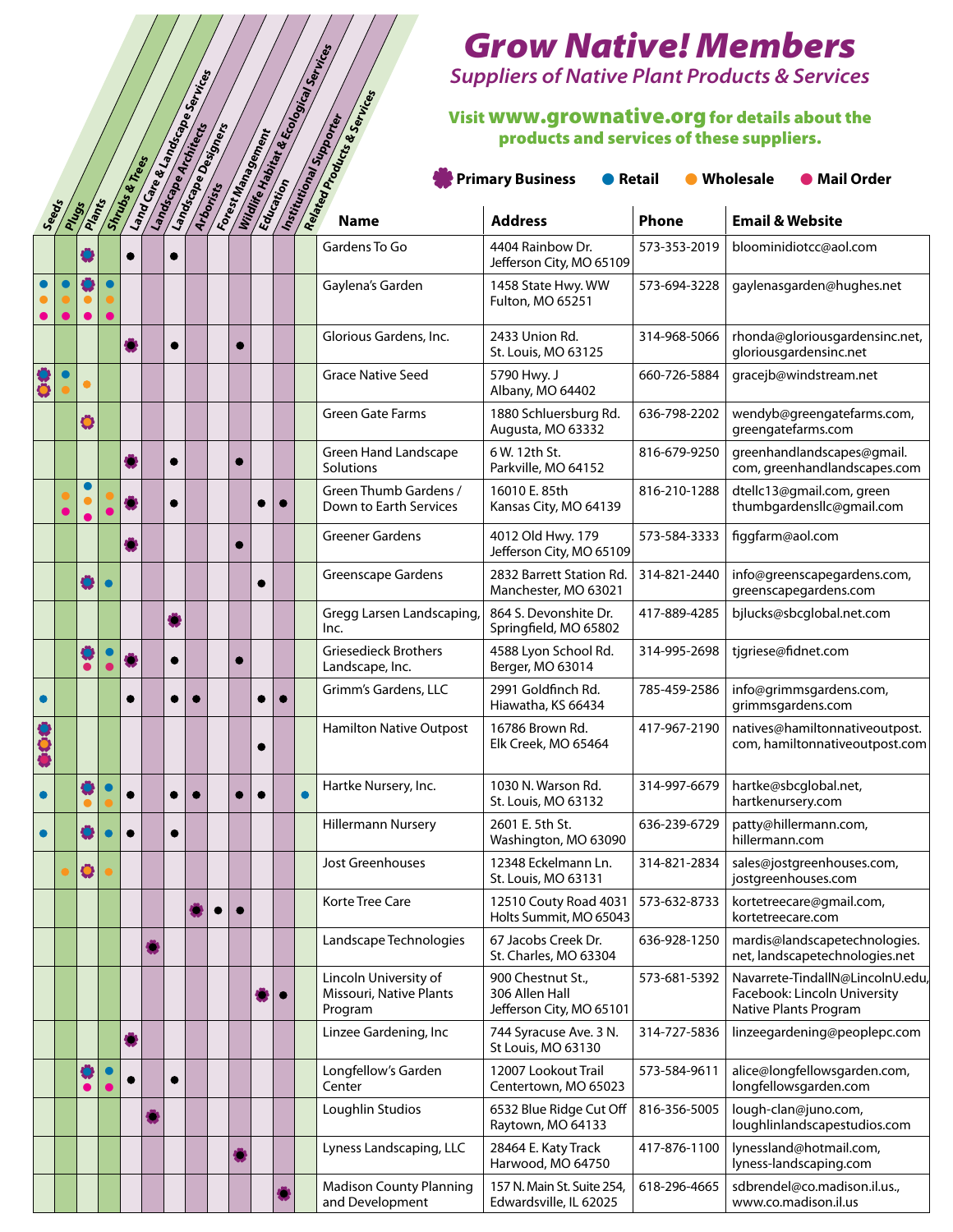|           |       |                 |           |                |    |                                   |                     |                   |  |                                                                                                  | Grow Nativel Memoers<br><b>Suppliers of Native Plant Products &amp; Services</b> |                                 |                                                                 |
|-----------|-------|-----------------|-----------|----------------|----|-----------------------------------|---------------------|-------------------|--|--------------------------------------------------------------------------------------------------|----------------------------------------------------------------------------------|---------------------------------|-----------------------------------------------------------------|
|           |       |                 |           |                |    |                                   |                     |                   |  |                                                                                                  | products and services of these suppliers.                                        |                                 | Visit WWW.grownative.org for details about the                  |
|           |       |                 |           | Shrubs & Trees |    | <b>Land Care at Amids Spirit.</b> | Lamdscape Designers | Forest Management |  | Wildlife Habitat & Ecological Services<br>Redated Products & Services<br>Institutional Supporter | <b>Primary Business</b><br><b>•</b> Retail                                       |                                 | <b>O</b> Mail Order<br>● Wholesale                              |
|           | Seeds | Plants<br>Plugs |           |                |    |                                   |                     |                   |  |                                                                                                  | <b>Address</b>                                                                   | <b>Phone</b>                    | <b>Email &amp; Website</b>                                      |
|           |       |                 |           | $\bullet$      |    |                                   |                     |                   |  | <b>METAMORPHOSIS</b><br>Landscape Design, LLC                                                    | Kansas City, MO                                                                  | 816-309-9383                    | candy@changemyyard.com,<br>changemyyard.com                     |
|           |       |                 | $\bullet$ |                |    | 卷                                 |                     |                   |  | Millpond Plants, LLC                                                                             | P.O. Box 496<br>Ashland, MO 65010                                                | 573-657-2314                    | beckyerick711@centurylink.net,<br>millpondplants.wordpress.com  |
|           |       |                 |           |                |    |                                   | 0                   |                   |  | Missouri Department<br>of Conservation-Private<br><b>Lands Services</b>                          | P.O. Box 180<br>Jefferson City, MO<br>65102                                      | 573-522-4115<br>x 3223          | mdc.mo.gov/your-property                                        |
|           |       |                 |           |                |    |                                   |                     |                   |  | Missouri Native Seed<br>Association                                                              | 9814 Pleasant Hill Rd.<br>Jefferson City, MO 65109                               | 573-338-9453                    | mowldflrs@socket.net,<br>monativeseed.org                       |
| 0         |       |                 |           |                |    |                                   |                     |                   |  | Missouri Native Seed, LLC                                                                        | 32175 Hwy. W<br>Meadville, MO 64659                                              | 660-938-4646                    | seekg@grm.net,<br>missourinativeseed.com                        |
|           |       |                 |           |                |    |                                   |                     |                   |  | Missouri Wildflowers<br>Nursery, LLC                                                             | 9814 Pleasant Hill Rd.<br>Jefferson City, MO 65109                               | 573-496-3492                    | mowldflrs@socket.net,<br>mowildflowers.net                      |
|           |       |                 |           |                |    |                                   |                     |                   |  | Mizzou Botanic Garden                                                                            | Room 181, General<br>Services Bldg.<br>Columbia, MO 65201                        | 573-882-4240                    | millierr@missouri.edu,<br>gardens.missouri.edu                  |
|           |       | $\bullet$       |           |                |    |                                   |                     |                   |  | <b>National Nursery Products-</b><br>Kansas City                                                 | 4502 W. 63rd Terr.<br>Prairie Village, KS 66208                                  | 913-362-0503                    | billm@nnpkc.com,<br>nnpkc.com                                   |
| $\bullet$ |       | $\bullet$       |           |                |    |                                   |                     | $\bullet$         |  | <b>National Nursery Products-</b><br>St. Louis                                                   | 1328 Forest Ave.<br>Kirkwood, MO 63122                                           | 314-966-0253                    | billr@rupehort.com,<br>nnpstl.com                               |
|           |       |                 |           | Ø              |    | $\bullet$                         |                     |                   |  | Native Landscape<br>Solutions, Inc.                                                              | 9814 Gravois Rd.<br>St. Louis, MO 63123                                          | 314-544-7918                    | mark@nativelandscape.biz,<br>nativelandscape.biz                |
|           |       |                 |           | $\bullet$      |    | $\bullet$                         |                     |                   |  | Naturescapes Nursery &<br>Landscaping                                                            | 1674 N. Bluff Rd.<br>Collinsville, IL 62234                                      | 618-344-8841                    | plants57@aol.com,<br>naturescapesnursery.com                    |
|           |       |                 |           |                |    | $\bullet$                         |                     |                   |  | New Urban Landscaping                                                                            | 3654 Bellerive Blvd.<br>St. Louis, MO 63116                                      | 314-517-6053                    | wjnekola@gmail.com,<br>newurbanlandscaping.com                  |
|           |       |                 |           | $\bullet$      |    |                                   |                     |                   |  | Ozark Berry Farm, LLC                                                                            | 552 Lick Creek Rd.<br>Leasburg, MO 65535                                         | 314-779-4541                    | lilcollins@me.com,<br>ozarkberryfarm.com                        |
|           |       |                 |           | $\bullet$      | Ļ. |                                   |                     |                   |  | Paul J. Kulick Construction<br>Co.                                                               | 1051 Babler Park Dr.<br>Wildwood, MO 63005                                       | 636-458-1465                    | p.kulickjr@att.net, pauljkulick<br>landscapinganddesign.com     |
|           |       |                 |           |                |    |                                   |                     |                   |  | Planning Design Studio                                                                           | 727 North First Street,<br>Suite 360<br>St. Louis, MO 63102                      | 314-241-3600<br>x <sub>21</sub> | stalbert@planningdesignstudio.<br>com, planningdesignstudio.com |
|           |       |                 |           |                |    |                                   |                     |                   |  | <b>Powell Gardens</b>                                                                            | 1609 NW US Hwy. 50<br>Kingsville, MO 64061                                       | 816-697-2600                    | abranhagen@powellgardens.org,<br>powellgardens.org              |
|           |       |                 |           | $\bullet$      |    | ۰                                 |                     |                   |  | Prairie Ecosystems<br>Management                                                                 | 5223 N Merrimac<br>Kansas City, MO 64151                                         | 816-352-9213                    | steve@prairietrading.com,<br>prairietrading.com                 |
|           |       | $\bullet$       |           |                |    |                                   |                     |                   |  | Prairie Hill Farm                                                                                | 877 County Rd. 263<br>Auxvasse, MO 65231                                         | 573-864-9597                    | chandler@ktis.net,<br>prairiehillfarm.biz                       |
|           |       |                 |           | O              |    | $\bullet$                         |                     |                   |  | Pretty City Gardens and<br>Landscapes, LLC                                                       | 4930 Delor St.<br>St. Louis, MO 63109                                            | 314-282-1084                    | cody@prettycitystl.com,<br>prettycitystl.com                    |
|           |       |                 |           | $\bullet$      |    |                                   |                     |                   |  | <b>Pure Air Natives</b>                                                                          | 2205 Ebert Ln.<br>Wentzville, MO 63385                                           | 636-357-6433                    | sales@pureairnatives.com,<br>pureairnatives.com                 |
|           |       |                 |           |                |    | ۰                                 |                     |                   |  | PWArchitects, Inc                                                                                | 15 S. Tenth St.<br>Columbia, MO 65201                                            | 573-449-2683                    | frontdesk@pwarchitects.com,<br>pwarchitects.com                 |
|           |       | 0               |           |                |    |                                   |                     |                   |  | <b>Ritter Perennials</b>                                                                         |                                                                                  | 636-346-2384                    | ritterhort@att.net,<br>ritterperennials.com                     |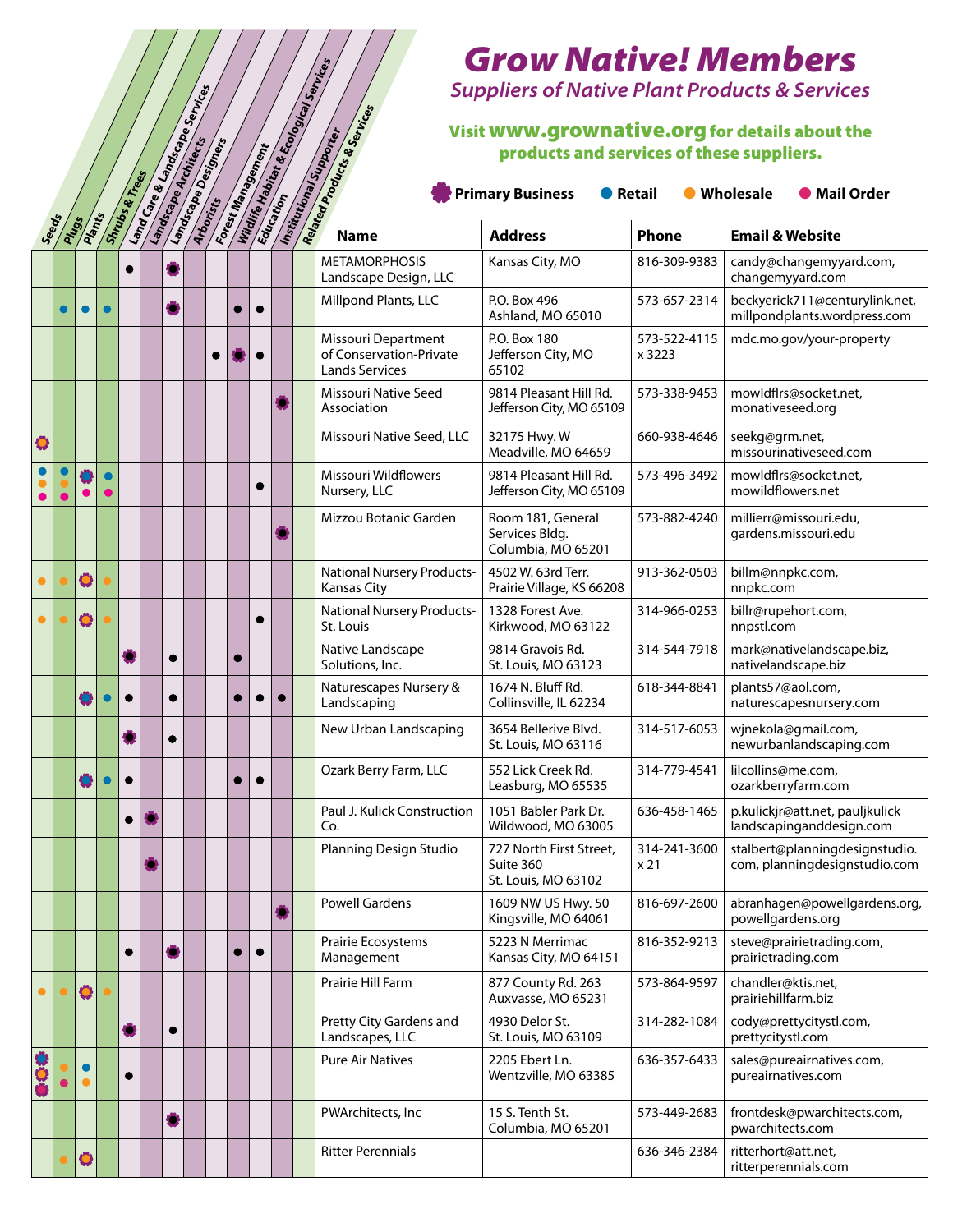#### Visit www.grownative.org for details about the products and services of these suppliers.

|           |                  |           |           |                |                                 |           |                            |           |           |                          |                                                                        | Grow Nativel Memoers                          |              |                                                                       |
|-----------|------------------|-----------|-----------|----------------|---------------------------------|-----------|----------------------------|-----------|-----------|--------------------------|------------------------------------------------------------------------|-----------------------------------------------|--------------|-----------------------------------------------------------------------|
|           |                  |           |           |                |                                 |           |                            |           |           |                          |                                                                        |                                               |              | <b>Suppliers of Native Plant Products &amp; Services</b>              |
|           |                  |           |           |                |                                 |           |                            |           |           |                          |                                                                        | products and services of these suppliers.     |              | Visit WWW.grownative.org for details about the                        |
|           |                  |           |           | Shrubs & Trees | Land Care & Lands Cope Services |           | <b>Landscape Designers</b> |           |           | <b>Forest Management</b> | Readerable Toddies Services<br>Institutional Supporter                 | <b>Primary Business</b><br><b>•</b> Retail    |              | <b>O</b> Mail Order<br>● Wholesale                                    |
|           | See ofs<br>Plugs | Plants    |           |                |                                 |           |                            |           |           |                          |                                                                        | <b>Address</b>                                | Phone        | <b>Email &amp; Website</b>                                            |
|           |                  |           |           |                |                                 |           |                            |           |           |                          | Rock Road Ecological, LLC                                              | 7443 Moore Rd.<br>Sparta, IL 62286            | 618-443-7725 | klslaven@rockroadecological.<br>com, rockroadecological.com           |
| $\bullet$ |                  |           | $\bullet$ |                |                                 |           |                            |           |           |                          | Sandy's Back Porch                                                     | 2004 West Blvd.<br>Belleville, IL 62221       | 618-235-2004 | info@sandysbackporch.com,<br>sandysbackporch.com                      |
|           |                  |           | $\bullet$ |                |                                 |           |                            |           |           |                          | Sappington Garden Shop                                                 | 11530 Gravois Rd.<br>St. Louis, MO 63126      | 314-843-4700 | sappgdns.annie@gmail.com,<br>sappingtongardenshop.com                 |
|           |                  |           |           |                |                                 |           |                            |           | $\bullet$ |                          | <b>Shaw Nature Reserve</b>                                             | P.O. Box 38<br>Gray Summit, MO<br>63039       | 636-451-3512 | scott.woodbury@mobot.org,<br>shawnature.org                           |
|           |                  |           |           |                |                                 |           |                            |           |           |                          | Sherwood's Forest                                                      | 2651 Barrett Station Rd.<br>Ballwin, MO 63021 | 314-966-0028 | minford@sherwoods-forest.com,<br>sherwoods-forest.com                 |
|           |                  |           |           |                |                                 | $\bullet$ |                            |           |           |                          | Smiling Sun                                                            | P.O. Box 9272<br>Springfield, MO 65801        | 417-300-5055 | contactus@smilingsungardens.<br>com, smilingsunllc.com                |
|           |                  |           |           |                |                                 |           |                            |           |           |                          | Soil Service Nursery                                                   | 7125 Troost Ave.<br>Kansas City, MO 64131     | 816-333-3232 | ssn-brenda@att.net,<br>soilservice.com                                |
|           |                  |           | $\bullet$ |                |                                 | $\bullet$ |                            |           |           |                          | St. Francois Natives, LLC                                              | 7 Dixie Dr.<br>Fenton, MO 63026               | 636-734-1548 | sgeorge3806@gmail.com,<br>facebook.com/St. Francois<br><b>Natives</b> |
|           |                  |           |           |                |                                 |           |                            |           | $\bullet$ |                          | St. Louis Community<br>College at Meramec,<br>Horticulture Program     | 11333 Big Bend<br>Kirkwood, MO 63122          | 314-984-7374 | jpence@stlcc.edu,<br>stlcc.edu/Programs/Horticulture                  |
|           |                  |           |           |                |                                 |           |                            |           |           |                          | St. Louis Composting, Inc.                                             | 39 Old Elam Ave.<br>Valley Park, MO 63088     | 636-861-3344 | sryan@stlcompost.com,<br>stlcompost.com                               |
|           |                  |           |           |                |                                 | æ         |                            |           |           |                          | <b>St. Louis Native Plants</b>                                         | St. Louis, MO                                 | 314-780-2982 | svdr1@sbcglobal.net,<br>stlouisnativeplants.com                       |
|           |                  |           |           |                |                                 |           |                            |           |           |                          | Suburban Lawn & Garden,<br>Inc.                                        | 4 W. 135th St.<br>Kansas City, MO 64145       | 816-942-2921 | suburban@suburbanlg.com,<br>suburbanlg.com                            |
| $\bullet$ |                  |           |           |                |                                 |           |                            | $\bullet$ |           |                          | Sugar Creek Gardens                                                    | 1011 N. Woodlawn<br>Kirkwood, MO 63122        | 314-965-3070 | mailscg@aol.com,<br>sugarcreekgardens.com                             |
| $\bullet$ |                  | $\bullet$ |           |                |                                 | ₩         |                            | $\bullet$ |           |                          | SunRise Gardens, LLC                                                   | P.O. Box 1716<br>Columbia, MO 65205           | 573-219-9053 | sunrisegardens@rocketmail.<br>com, sunrisegardens.biz                 |
|           |                  |           |           |                |                                 |           |                            |           |           |                          | <b>SWT Design</b>                                                      | 7722 Big Bend Blvd.<br>St. Louis, MO 63119    | 314-644-5700 | carriec@swtdesign.com,<br>swtdesign.com                               |
|           | ٥                |           |           |                |                                 |           |                            |           |           |                          | <b>Taylor Creek Restoration</b><br><b>Nurseries</b>                    | 1269 N. 222nd Rd.<br>Baldwin City, KS 66006   | 785-594-2245 | krrn@appliedeco.com,<br>restorationnurseries.com                      |
|           |                  |           |           |                |                                 |           |                            |           |           |                          | <b>Taylor Creek Restoration</b><br>Nurseries-St. Louis Sales<br>Office | 1328 Forest Ave.<br>Kirkwood, MO 63122        | 314-966-0253 | billr@rupehort.com,<br>appliedeco.com                                 |
|           |                  | $\bullet$ |           | 卷              |                                 |           |                            |           |           |                          | Two Alpha Contracting,<br><b>LLC</b>                                   | 110 Sierra Ridge Dr.<br>Wright City, MO 63390 | 636-384-1296 | rhiannon@twoalphacontracting.<br>com, twoalphacontracting.com         |
|           |                  |           |           |                |                                 |           |                            |           | $\bullet$ |                          | US Fish & Wildlife Service                                             | 101 Park DeVille Dr.<br>Columbia, MO 65203    | 573-234-2132 | amy_salveter@fws.gov,<br>fws.gov                                      |
| $\bullet$ |                  |           |           |                |                                 |           |                            |           |           |                          | W & S, LLC                                                             | P.O. Box 678<br>Chillicothe, MO 64601         | 573-999-6198 | cvagmsm@yahoo.com                                                     |
|           |                  |           |           |                |                                 | a,        |                            |           |           |                          | wallflowerdesign                                                       | 6238 Arendes Dr.<br>St. Louis, MO 63116       | 314-280-7274 | wallflowerdesign.biz                                                  |
|           |                  |           |           |                |                                 |           |                            |           |           |                          | The Westport Garden Club                                               | 5406 Mission Rd.<br>Fairway, KS 66205         | 913-362-5406 | kfggkc@gmail.com,<br>thewestportgardenclub.org,<br>gcamerica.org      |

The Missouri Prairie Foundation and its Grow Native! program provide the Grow Native! Resource Guide as a convenience to gardeners, landowners, and landscape professionals and enthusiasts. It is the responsibility of the consumer to check the references of, negotiate fees with, and make all arrangements with those listed in this Resource Guide. The Missouri Prairie Foundation and its Grow Native! program accept no responsibility for products and services rendered.